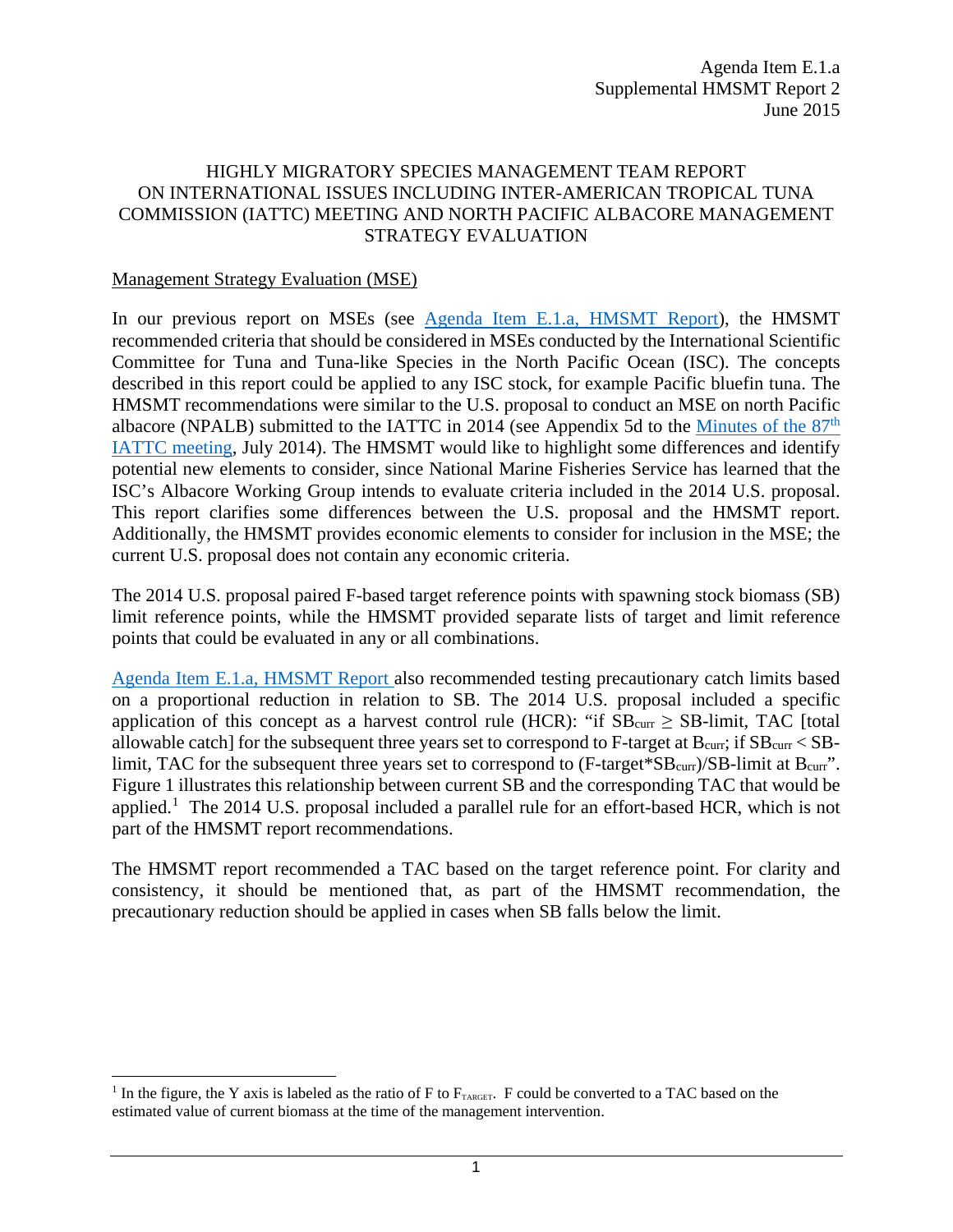

Figure 1. Illustration of the harvest control rule described in the 2014 U.S. proposal.

Additionally, the HMSMT recommends the following economic criteria be considered when evaluating performance of management strategies. See Appendix I for more information on each of these topics.

- Measures of profitability
- Endogenous economic feedback
- Population structure effects
- *De minimis* catch allowances
- Technical change
- Metrics for economic uncertainty

### Appendix I – Economic Criteria

At the May 2015 HMSMT meeting in La Jolla, CA, Dr. Gerard DiNardo presented the proposed ISC work plan for MSE research on NPALB. Dr. DiNardo discussed the potential benefits stemming from the application of MSEs, and suggested including economic considerations in the MSE process. This report discusses possible economic elements that could be included in MSEs as they are developed for NPALB and various other HMS stock assessments.

### *Measures of Profitability*

Profitability measures can be used to compare the economic effects of alternative management strategies. It is possible to convert projected biomass removals under alternative conservation management scenarios into measures of variable profits (e.g. quasi-rents) by using fisheries-level price data from landings databases, unit cost data from cost and earnings surveys and a round-to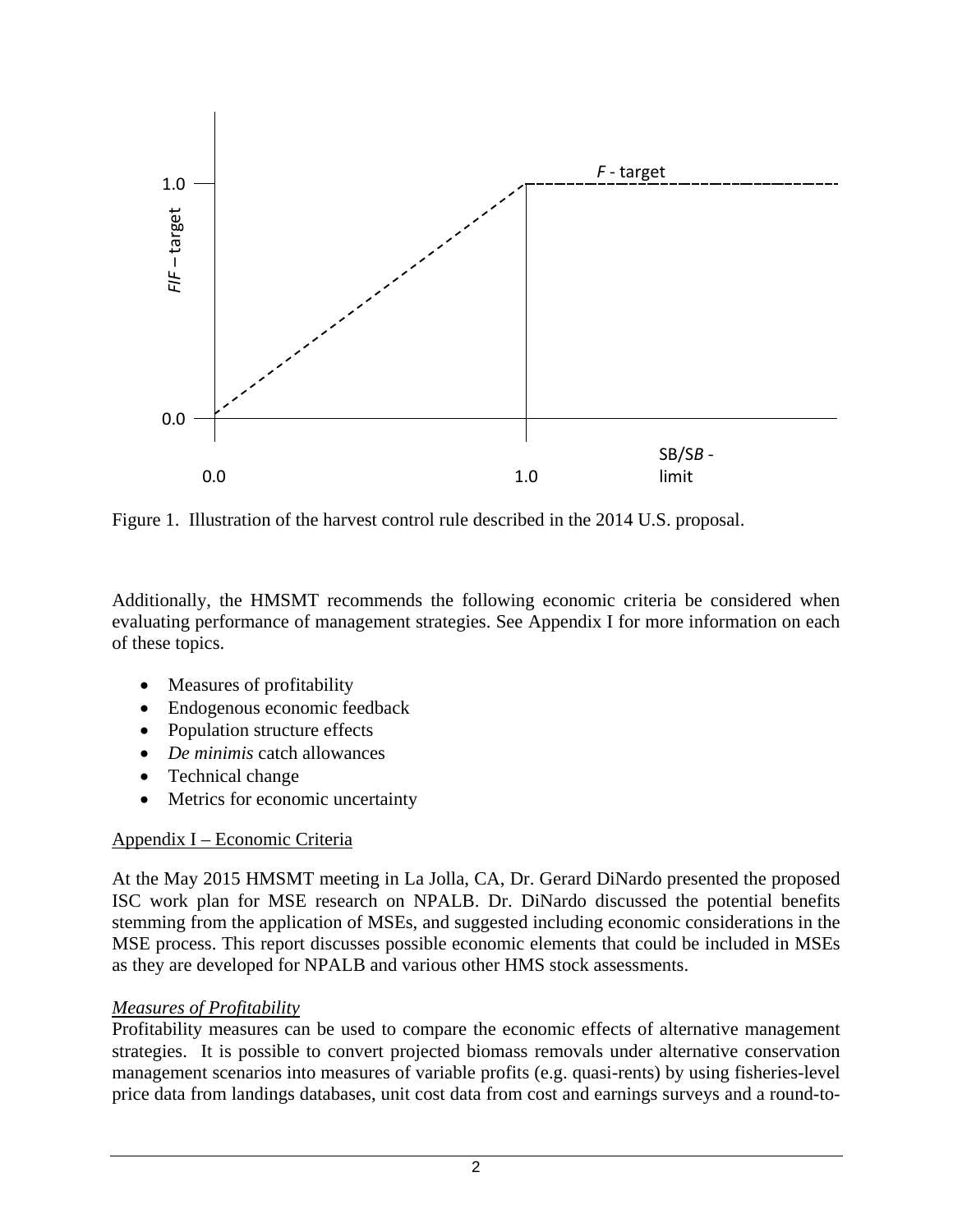dressed weight conversion factor. With a discount rate assumption, the discounted present value of variable profits can be calculated. Because MSE projections account for feedback from current removals on future stock status, the opportunity cost of current management on future profitability would be implicitly considered in the discounted present value calculation.

## *Endogenous Economic Feedback*

Endogenous economic feedback refers to the human behavioral response to changing conditions in a fishery. While existing MSE methodology routinely models biological feedback from current removals and population growth on future stock status, predictable changes in human behavior are not similarly considered. Examples of potential economic feedback to management changes include supply response and demand response.

Supply response describes the effect of changes in fishing costs on the market supply of fish. The dependence of fishing mortality on abundance could be quantified using historic data on abundance, catch rates and participation, and used to parameterize a model of the feedback effect of future stock conditions on effort; this approach could lead to less volatile MSE projections of future abundance in cases where an inverse relationship between effort and abundance results in an automatic stabilizing effect. Other supply response examples include the effects of changes in taxes or subsidies, the retail price of fish, fuel costs or labor costs on fishing effort, catch, landings, revenues, and profits.

Demand response occurs when management actions that affect supply have a feedback effect on the price of fish, due to the inverse relationship between quantity and price along the demand curve. Price flexibilities measure the price response to a change in supply. Price flexibility measures could be included in an MSE to allow quantifying the effect of price response to management measures on revenues and profits.

# *Population Structure Effects*

Management measures to address population structure concerns have potential economic effects that could be measured using the MSE operating model. For example, an overfished SB could lead to management measures to reduce effort in the fishery sectors with high levels of adult mortality. A spatial model of population age structure could be tied to information on the age selectivity of constituent fleets to jointly estimate the spatial population and economic impacts under alternative management strategies. Such information could be important for trans-Pacific HMS fisheries such as those for albacore or Pacific bluefin tuna, whose component fisheries differ by gear selectivity and local age structure.

# *De Minimis Catch Allowances*

*De minimis* catch allowances are a strategy to increase management effectiveness by avoiding costly regulatory measures for fisheries which contribute a minimal share of *F.* Regulating a fishery with a small share of total *F* may create an economic loss to the fishery and regulatory authorities that exceeds the marginal benefits of stock conservation. The difference in discounted present value of future profits under with- and without-*de minimis* catch allowances can be used to measure the opportunity cost of lost conservation benefits due to *de minimis* catch allowances.